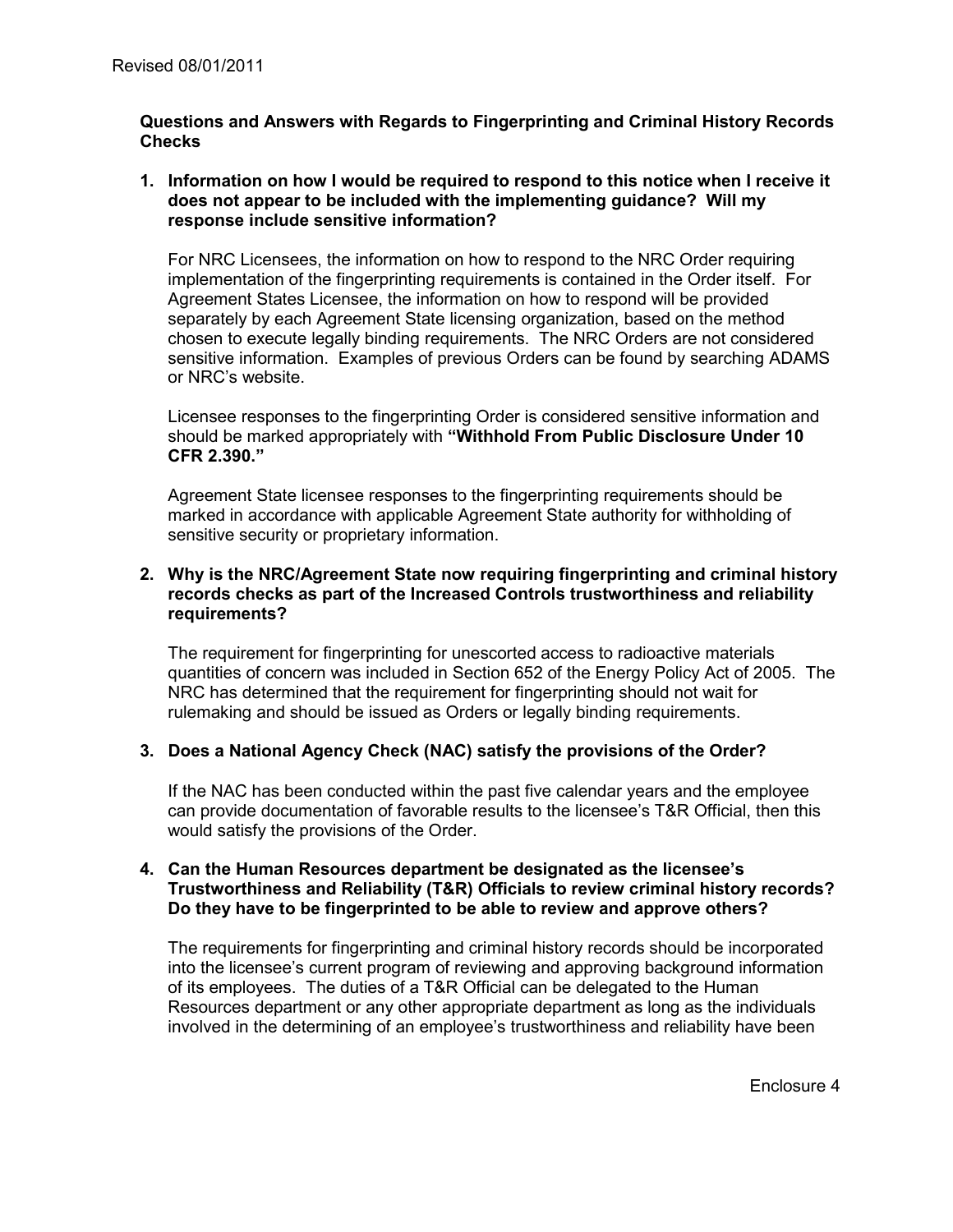determined themselves to be trustworthy and reliable by the licensee. T&R Official shall only be fingerprinted if his/her duties require unescorted access to radioactive materials quantities of concern.

## **5. What is a Trustworthiness and Reliability (T&R) Official? Who can be a T&R Official?**

A T&R Official is an individual who the licensee determines to be trustworthy and reliable, based on the three minimum requirements for background checks of the Increased Controls (i.e., employment history, education, and personal references). Fingerprinting and criminal history checks are only needed if the T&R Official has, or will have, unescorted access to radioactive material quantities of concern.

## **6. (REVISED 02-26-08) Can I take my own fingerprints or can someone else at my company fingerprint me?**

Superceded by S3 of the Supplemental Questions and Answers - Fingerprinting Located at http://www.nrc.gov/security/byproduct/orders.html

## **7. (REVISED 02-26-08) Can a notary act as a witness when I take my fingerprints?**

Superceded by S3 of the Supplemental Questions and Answers - Fingerprinting Located at http://www.nrc.gov/security/byproduct/orders.html

# **8. (REVISED 02-26-08) Where can I have my fingerprints taken?**

Superceded by S3 of the Supplemental Questions and Answers – Fingerprinting Located at http://www.nrc.gov/security/byproduct/orders.html

### **9. (REVISED 08-01-11) I was only provided a few fingerprint cards, where can I get more?**

You can request more fingerprint cards (form FD-258) by writing to the Office of Information Services, U.S. Nuclear Regulatory Commission, Washington, DC 20555, by calling (301) 492-3531, or by e-mail to forms@nrc.gov.

### **10. (REVISED 08-01-11) What information do I need to include on the card?**

Incomplete fingerprint cards will not be processed and will be returned to the Licensee. Licensees need to include the following information on each card:

- a. Last name, first name, middle name
- b. Signature of person being fingerprinted
- c. Residence of person being fingerprinted (i.e., State)
- d. Date
- e. Signature of official taking the fingerprints
- f. Address of employer taking fingerprints
- g. Reason for being fingerprinted (e.g., Increased Controls)
- h. Aliases
- i. Citizenship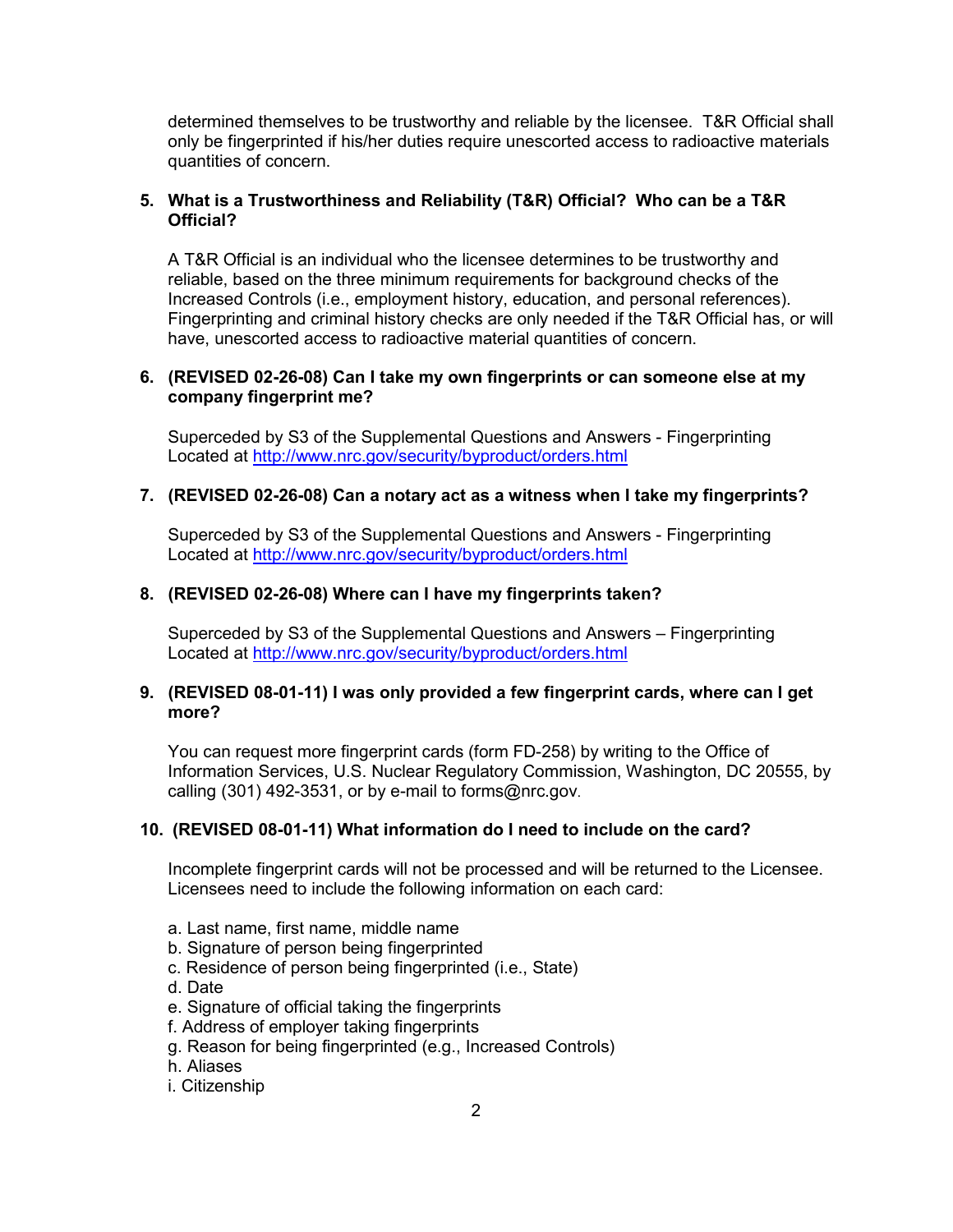- j. Social security number and any of the other corresponding numbers requested on the card if applicable
- k. Date of birth
- l. Place of birth
- m. Sex
- n. Race (e.g., A Asian or Pacific Islander, B Black, I American Indian or Alaskan Native,  $U -$  Unknown,  $W -$  White)
- o. Height
- p. Weight
- q. Eye color (BLK Black, BLU Blue, BRO Brown, GRY Gray, GRN Green, HAZ – Hazel, MAR – Maroon, MUL – Multicolored, PNK – Pink, XXX - Unknown)
- r. Hair color (BAL Bald, BLK Black, BLN Blond, BLU Blue, BRO Brown, GRY Gray or Partially, GRN – Green, ONG – Orange, PNK – Pink, PLE - Purple, RED – Red or Auburn, SDY – Sandy, XXX –Unknown, WHI –White)

 NRC Licensees should use their NRC docket number in the field "YOUR NO. OCA." Agreement State Licensees should use their two letter State abbreviation followed by a dash and the Licensee's license number. For new license applications, an Agreement State may not be able to provide a license number prior to license issuance. In this situation, the Agreement State should create a unique identification number for the applicant for the purpose of completing the fingerprinting card (e.g. CA-123456). The number must be unique for each applicant and not repeated once used.

## **11. I was able to get more fingerprint cards from my local law enforcement agency, can I use those instead?**

 No, because of problems that have been experienced in the past with some of the cards.

### **12. How can I make sure that my fingerprints are classifiable (readable)?**

There are instructions on the back of each fingerprint card on how to achieve classifiable fingerprints. Individuals that submit fingerprint cards that are not classifiable will have to submit new cards.

# **13. (REVISED 08-01-11) Who do I send my fingerprints to?**

A completed fingerprint card should be sent to:

 Director, Division of Facilities and Security U.S. NRC Two White Flint North 11545 Rockville Pike Rockville, MD 20852-2738 ATTN: Criminal History Program, Mail Stop TWB-05B32M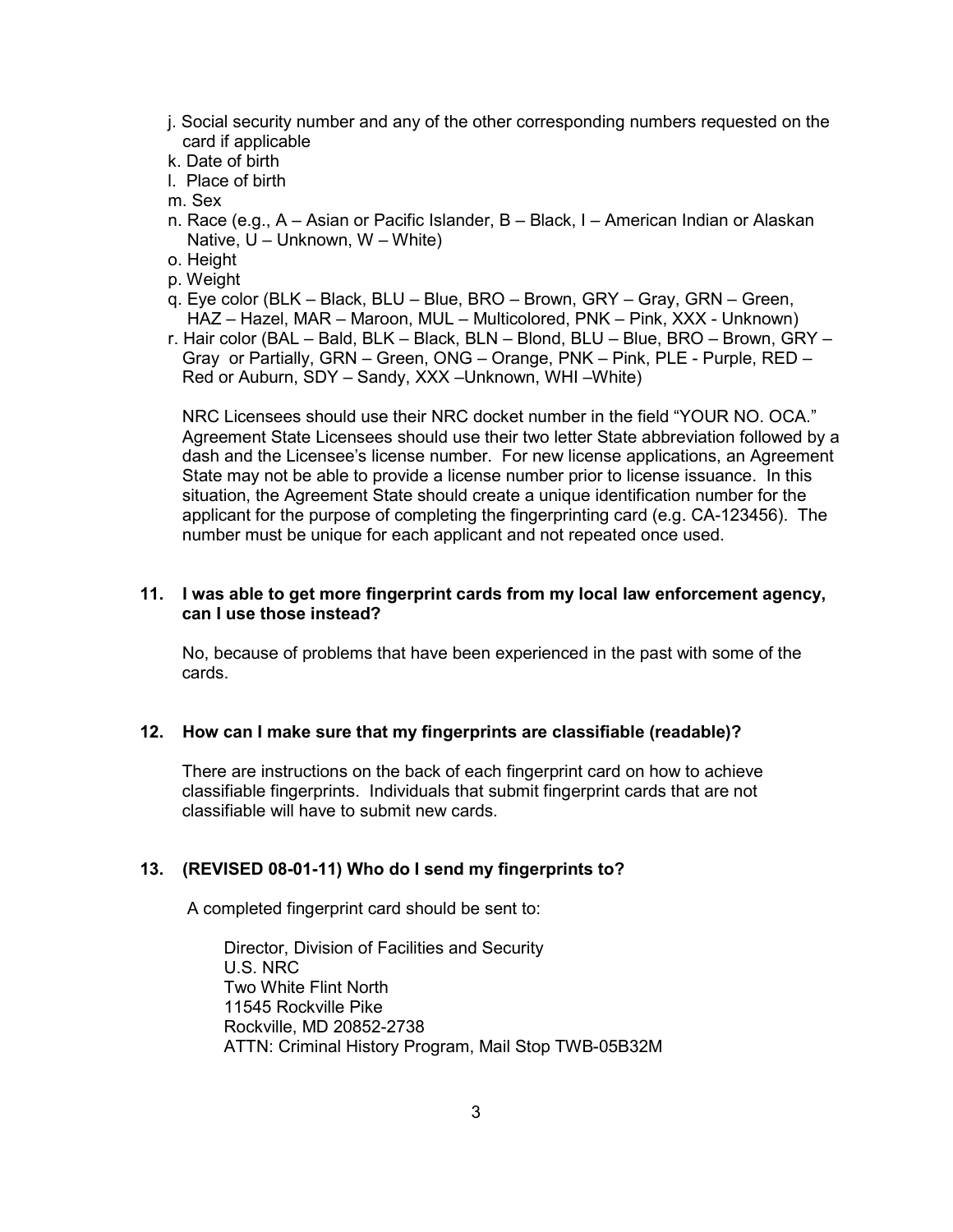### **14. (REVISED 08-01-11) Is there a fee associated with the NRC/Agreement States processing the fingerprints?**

 The current fee to process each fingerprint card is a \$26.00 per card. Additional fees may be charged by the entity taking the fingerprints.

# **15. (REVISED 08-01-11) What method of payment does the NRC accept?**

 NRC's preferred method of payment is electronic payment through Pay.gov at http://www.pay.gov. Please refer to the instructions in the Order for details on how to pay electronically. NRC also accepts checks, cashier checks or money orders made out to the U.S. Nuclear Regulatory Commission along with the submission of fingerprint cards. Fingerprint cards along with checks, cashier checks or money orders should be sent to:

 Director, Division of Facilities and Security U.S. NRC Two White Flint North 11545 Rockville Pike Rockville, MD 20852 Attn: Criminal History Program, Mail Stop TWB-05B32M

#### **16. My facility is currently not implementing the Increased Controls requirements because it does not possess radioactive materials quantities of concern. Can we implement the fingerprinting Order?**

 No. The requirements of Section 149 of the Atomic Energy Act only apply to facilities that have radioactive materials in quantities of concern, as identified by the Commission.

### **17. If I do not have the quantities of material in Table 1, in aggregate or individually, do I need to implement the requirements in this Order?**

 No. Implementation is only required if you possess radioactive material quantities of concern (i.e., at or above the thresholds of Table 1) individually or in aggregate. You may request that your license be amended to lower your possession limits below the Table 1 quantity so that requirements are not applicable. If you anticipate that you will exceed the Table 1 quantities, in aggregate or individually, you must implement the Increased Controls requirements (EA-05-090) and fingerprinting requirements prior to actual possession of the material.

## **18. When are licensees required to submit fingerprints to the NRC/Agreement States?**

 Licensees are required to fingerprint and review the criminal history results for all individuals who currently have, or will require, unescorted access to radioactive materials quantities of concern to the NRC within 180 days after the Order is issued.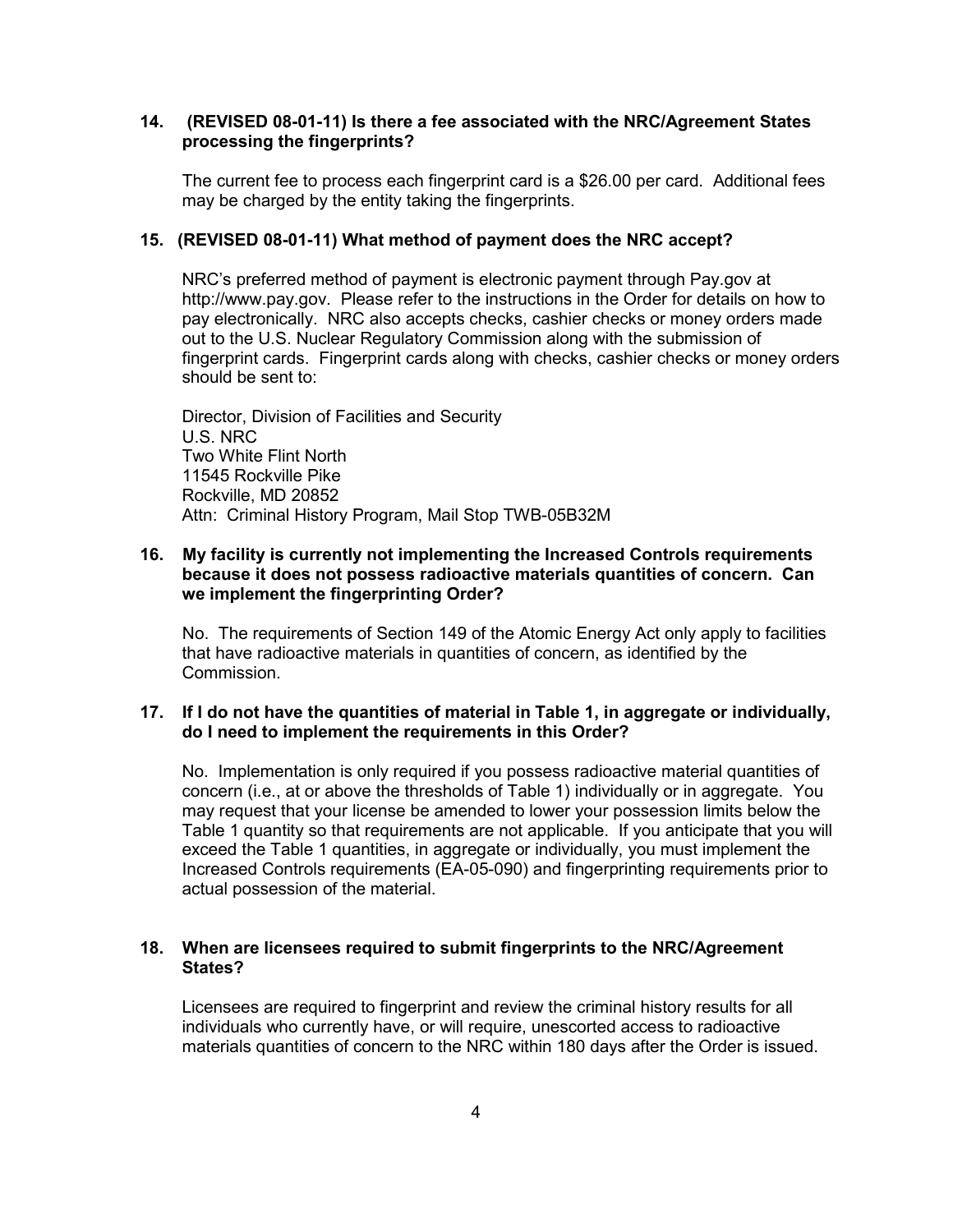#### **19. Will guidance be provided on how to determine trustworthiness and reliability based on FBI identification and criminal history records checks?**

 Guidance is included with the Order documents; however, it will ultimately be the decision of the licensee's T&R Official to determine whether an individual should be granted unescorted access to the radioactive material, based on the results of the criminal records history check, and the other trustworthiness and reliability requirements of the Increased Controls.

### **20. Can employees continue to have unescorted access until they are approved or denied based on the results of their fingerprints?**

During the implementation period (i.e., up to 180 days after the NRC Order is issued) employees who have unescorted access at the time the Order is issued may continue to have unescorted access in accordance with the requirements of the Increased Controls until they are fingerprinted and continued access is approved or denied based on the review of their FBI identification and criminal history record. After the expiration of the implementation period, no one may have unescorted access until they are fingerprinted and receive approval from the T&R Official based upon a review of their FBI identification and criminal history record.

### **21. My fingerprints have been returned several times as unclassifiable, can I get an extension to submit my fingerprints?**

 On a rare case that a licensee needs additional time to implement the fingerprinting requirements beyond the 180-day implementation time, the NRC will consider granting extensions only on a case by case basis. Licensees must take the appropriate actions to minimize any potential impacts in delays from receiving the criminal history results from the NRC. In a rare case that an extension is needed, the request must be datestamped before the deadline to implement the requirements and must include the licensee's justification as to why additional time is needed beyond the 180-day implementation period and the appropriate compensatory actions that will be implemented until the fingerprints are processed.

## **22. Our radioactive material is in a room where several people have unescorted access, even though they do not work directly with the radioactive material (i.e. custodial staff), do they need to be fingerprinted?**

 Yes. Other personnel (both licensee and non-licensee) that have job duties that require unescorted access to the room where the materials are used or stored must be fingerprinted and determined to be trustworthy and reliable by the T&R Official based on the evaluation of the individual's criminal history record and the other trustworthiness and reliability requirements of the Increased Controls.

## **23. What does unescorted access to the material mean?**

 Unescorted access to the material means that an individual can exert some physical control over the material or device while they are alone.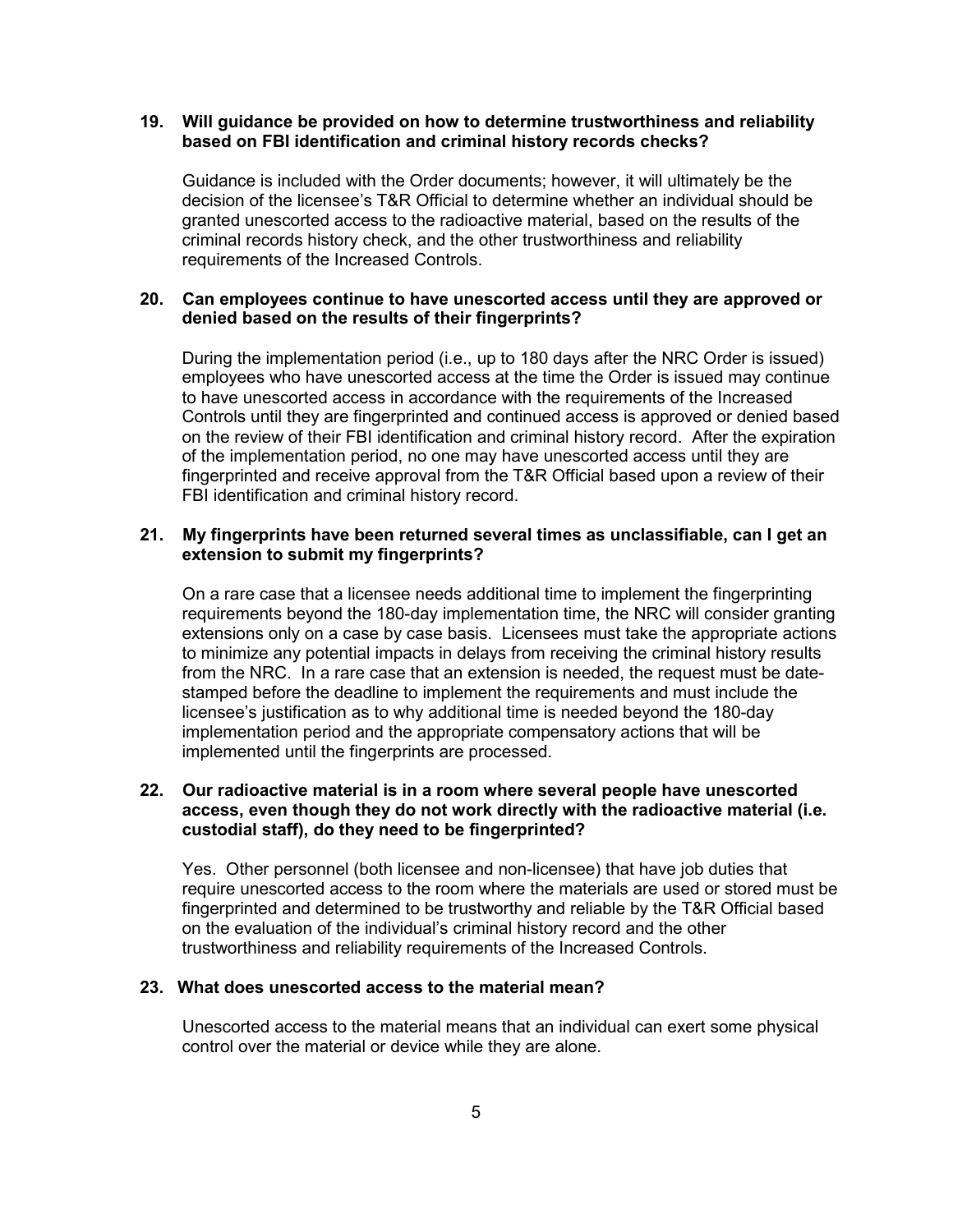**24. If I decide that based on a federal criminal records history check one of my employees previously granted unescorted access should not have unescorted access to radioactive material what actions can I take?** 

The licensee is ultimately responsible to determine the best course of action.

#### **25. Does the denial of unescorted access create legal liability for the licensee?**

 The NRC and Agreement States acknowledge that employer liability potentially exists through the process for determining trustworthiness and reliability, just as employer liability potentially exists throughout the hiring process. A finding that results in denying someone employment may be actionable on the part of the employee/employee candidate, and this is no different.

## **26. At this time our Human Resources department make the trustworthy and reliability determination for unescorted access. Since they make this decision, do they need to be fingerprinted?**

 Only individuals that have unescorted access to radioactive materials quantities of concern are required to be fingerprinted. Therefore, individuals that make trustworthy and reliability determinations that do not have unescorted access do not need to be fingerprinted. However, they are still required to be determined trustworthy and reliable per the requirements in the Increased Control Order (EA-05-090).

## **27. How far back do the criminal history record checks go? Can the NRC provide guidance on what types of information could be considered when granting unescorted access?**

 The criminal history records check provides information on all arrests since the individual's eighteenth birthday. Guidance on criminal offenses that could be considered is included with the Order. However, the list of offenses is not inclusive. There may be additional offenses not listed in the guidance that the licensee wants to consider as part of unescorted access approval process. It is the licensee's ultimate business decision as to what criteria it uses for the bases of the trustworthiness and reliability determination.

#### **28. Is there a process to request an exemption from fingerprinting? Do employees that have been fingerprinted in the past need to be fingerprinted again?**

 Fingerprints for unescorted access need not be taken if an employed individual (e.g., a Licensee employee, contractor, manufacturer, or supplier) is relieved from the fingerprinting requirement by 10 CFR § 73.61, or any person who has been favorablydecided by a U.S. Government program involving fingerprinting and an FBI identification and criminal history records check (e.g., National Agency Check, Transportation Worker Identification Credentials in accordance with 49 CFR Part 1572, Bureau of Alcohol Tobacco Firearms and Explosives background checks and clearances in accordance with 27 CFR Part 555, Health and Human Services security risk assessments for possession and use of select agents and toxins in accordance with 42 CFR Part 73, Hazardous Material security threat assessment for hazardous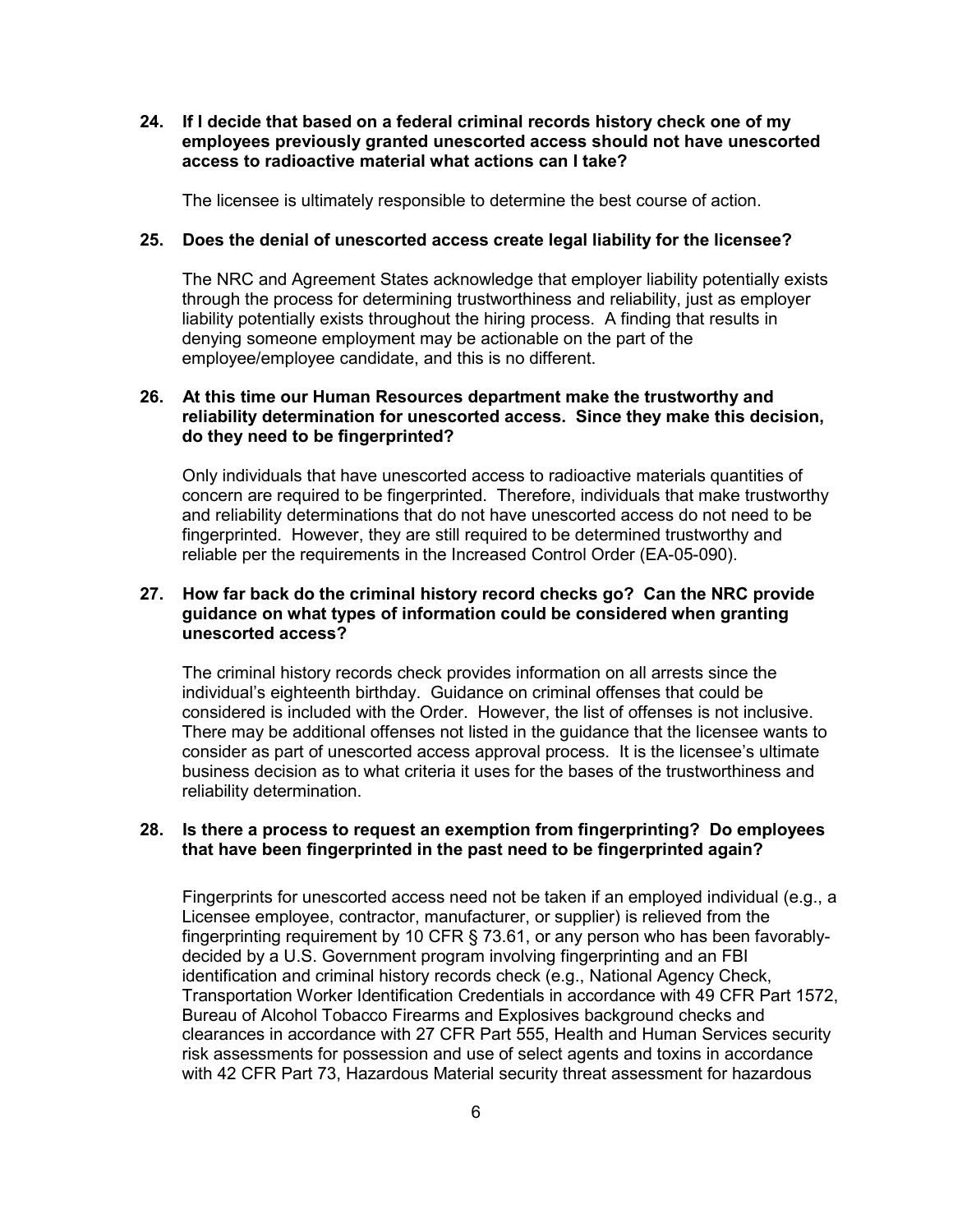material endorsement to commercial drivers license in accordance with 49 CFR Part 1572, Customs and Border Patrol's Free and Secure Trade Program<sup>1</sup> within the last five (5) calendar years, or any person who has an active federal security clearance (provided in the latter two cases that they make available the appropriate  $d$ ocumentation<sup>2</sup>). Written confirmation from the Agency/employer which granted the federal security clearance or reviewed the FBI criminal history records results based upon a fingerprint identification check must be provided. The Licensee must retain this documentation for a period of three (3) years from the date the individual no longer requires unescorted access to certain radioactive material associated with the Licensee's activities.

#### **29. Is fingerprinting meant to replace the trustworthiness and reliability determination?**

 No, fingerprinting is only one component of the trustworthiness and reliability determination. A trustworthiness and reliability determination should be based, at a minimum, by verifying employment history, education personal references and a federal criminal history check. All four of these components need to be considered when making a T&R determination.

### **30. How will compliance with the fingerprinting component be verified?**

Compliance will be verified at the time the licensee's trustworthiness and reliability program is inspected by the regulatory agency.

## **31. Is there financial aid or funding available to assist in the implementation of the fingerprinting requirements? Will the licensees be compensated in any way?**

 The NRC will not provide financial aid and there is no funding available to assist in the implementation of the fingerprinting requirements.

#### **32. Will there be a reevaluation period?**

-

At the moment there is no reevaluation period. The reevaluation of criminal history records will be addressed during the NRC's rulemaking process.

 $1$  The FAST program is a cooperative effort between the Bureau of Customs and Border Patrol and the governments of Canada and Mexico to coordinate processes for the clearance of commercial shipments at the U.S. - Canada and U.S. - Mexico borders. Participants in the FAST program, which requires successful completion of a background records check, may receive expedited entrance privileges at the northern and southern borders.

 $2$  This documentation must allow the T&R Official to verify that the individual has fulfilled the unescorted access requirements of Section 149 of the AEA by submitting to fingerprinting and an FBI identification and criminal history records check.